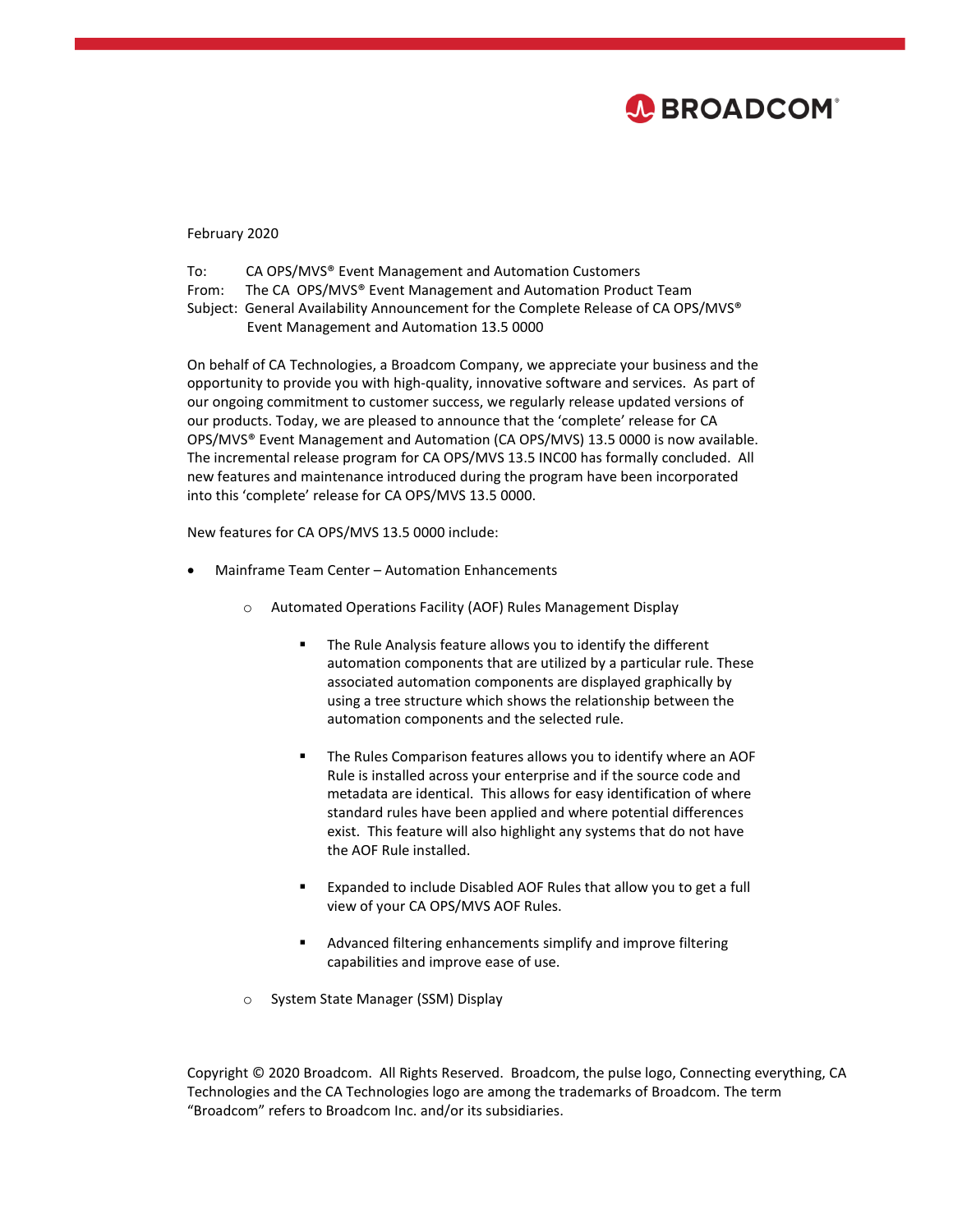- An Enterprise-wide view of all CA OPS/MVS SSM resources allowing for a quick view of a resource status without having to log into multiple LPARs.
- Resource Prerequisite displays include all hard-coded and any indirect resources and statuses greatly simplifying the data gathering requirements before resources are manipulated.
- **Enhanced Filtering allows for the ability to quickly identify any issues** or filter the list to the specific criteria required (Example: All Movable Tasks not currently active).
- o Alert Manager
	- This enhancement consolidates CA Automation Point alerts into a single location.
	- Alerts can be assigned to individuals or groups or forwarded to a Service Management Ticketing system allowing them to be integrated within operational procedures.
	- Alert generation can be accomplished through OPS/ REXX Commands, AP Rules, or API Events.
	- Users are able to issue commands to the reporting system with the results being recorded within the alert records.
- OPSLOG Enhancements
	- o ARCHREST Command

Allows a user to easily find and restore archived OPSLOG by specifying a date and time to streamline the process of switching from live to historical data during problem analysis.

- o Point and Shoot to AOF Rules During problem analysis, users will often have to switch back and forth between the OPSLOG and the AOF Rules to have a better understanding of the existing automation processes. This enhancement allows you to view rules while remaining in OPSLOG Browse.
- API Enhancements
	- o Open Tickets with Service Management (SM) Products

OPS/REXX function to generate tickets with seven industry-leading SM products increases the built-in flexibility and integration options within existing CA OPS/MVS operational procedures. This facility also includes an abstraction layer between CA OPS/MVS and the SM products to facilitate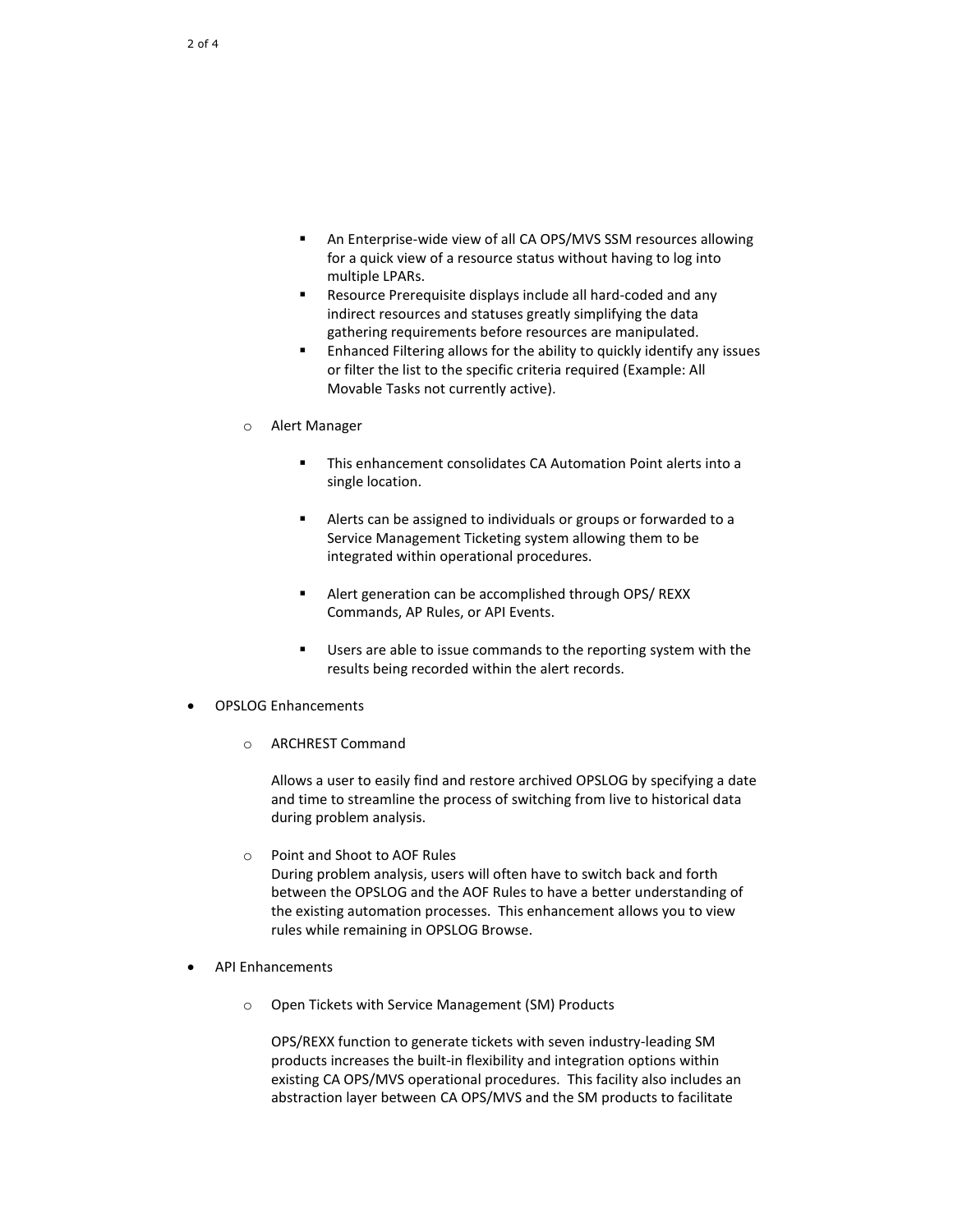quicker migrations between SM products from a single location instead of within individual AOF Rules.

o Open Alerts with IBM Netcool

OPS/REXX function to generate events within IBM Netcool, including the ability to utilize custom Alert Status Schemas.

o Open Alerts with MTC-A Alert Manager

OPS/REXX function to generate events within the MTC-A Alert Manager providing a built-in alert center for centralized event management.

o Zowe CLI Plugin

Zowe CLI is an open source project (zowe.org) allowing for command line access to your Mainframe systems. The CA OPS/MVS Plugin allows access to SSM Resources (Start, Stop, and Status) and AOF Rules (Enable, Disable, and Status), thus allowing users to perform these maintenance type functions manually from a command line or integrated into a DevOps Pipeline.

o RestFul API

Updated sample TSO/E REXX program OPSXHTTP to use both HTTP and HTTPS for greater security around API Calls.

OPSBCPii Interface

A direct interface between OPS/MVS and the Mainframe hardware utilizing BCPii functionality. Allows users to display / modify system attributes (ex. Weight, CPUs, CBUs), issue hardware commands (ex. Load), and to monitoring hardware messages including during an IPL. This allows OPS/MVS to fully automate and monitor the LPARs for efficiency increases within your datacenter.

SYSPLEX Variable Interface

OPSVIEW option 4.8 global variable display has been updated to include the SYSPLEX variable stems GLVPLXTx and GLVPLXPx. This allows users the ability to manage all of their CA OPS/MVS variables from a single location.

We encourage you to visit the CA OPS/MVS product information page a[t Support](https://support.broadcom.com/).

You can download your copy of CA OPS/MVS 13.5 0000 online at **Support** where you can also utilize the case management system. To install the product, follow the installation procedures for the product at [https://techdocs.broadcom.com](https://techdocs.broadcom.com/). If you have any questions or require assistance, contact CA Customer Care online at [CA Customer Care.](https://community.broadcom.com/groups/communities/communityhomeblogs?CommunityKey=c475a143-13f8-4809-b469-d8541b80ea91.) To connect to, learn from and share with other customers, join and participate in the CA